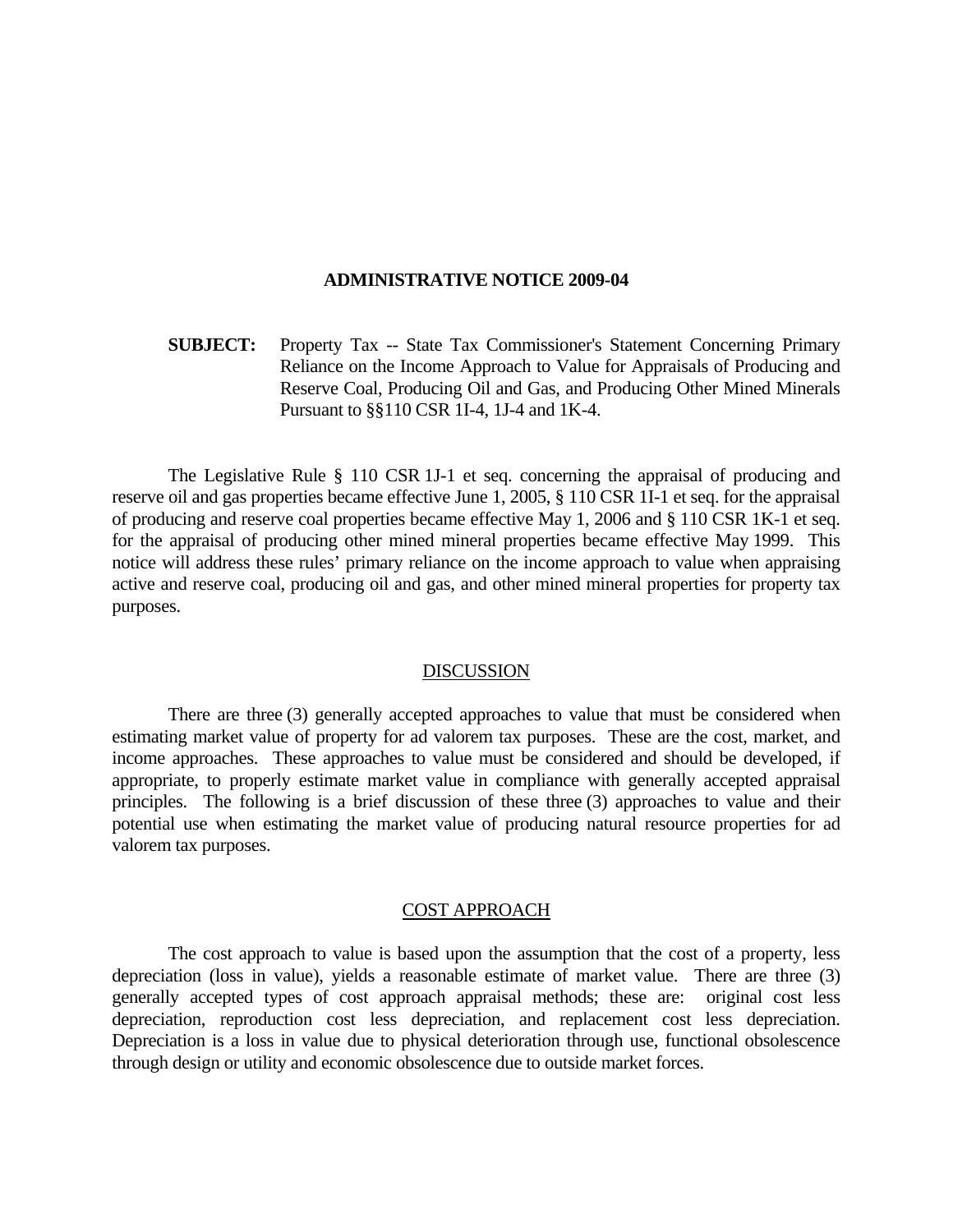## **Administrative Notice 2009-04 Page 2** Page 2

Original cost less depreciation is the cost of acquisition of a property less a loss in value due to physical deterioration, functional obsolescence and economic obsolescence. This approach is widely employed in the appraisal of "cost-based" regulated utilities, however it has a limited application when appraising producing natural resource properties, as many of these types of properties were acquired years ago at substantially less than current market value.

 Reproduction cost less depreciation is the cost of reproducing an exact replica of a property less physical deterioration, functional obsolescence, and economic obsolescence. This approach is employed in appraising one-of-a-kind properties such as works of art or special purpose properties, an example of which is the State's Capitol Building. Coal, oil and gas, and other mined minerals are a nonrenewable natural resource and can therefore not be reproduced. Because of their nonrenewable nature, producing natural resource properties do not lend themselves to development of a reproduction cost less depreciation appraisal.

 Replacement cost less depreciation is the cost of replacing a property with one of like utility less physical deterioration and economic obsolescence. This approach is the most widely used of the three (3) cost approaches to value and is widely employed in the appraising of commercial and industrial personal property. Replacement cost has limited application, however, in the appraisal of nonrenewable natural resource properties, as the resource cannot, by its nature, be replaced.

# MARKET APPROACH

 The market approach to value is based upon the assumption that the recent selling price of comparable properties if properly analyzed and adjusted, if appropriate, will yield a reasonable estimate of current market value. This valuation approach is widely employed in the valuation of residential real estate where a considerable number of properties transfer on a reasonably frequent basis. Natural resource properties sell infrequently and when they do sell they are quite often only a portion of the property acquisition thus diluting the purity of the market transaction. Therefore, the market approach to value has limited application because of the lack of a sufficient number of sales of natural resource properties to statistically support development of the approach for natural resource properties.

# INCOME APPROACH

 The income approach to value is based upon the assumption that a property is worth the future income, discounted to present worth, that it will generate for a perspective buyer. The income approach is widely used in the appraisal of various types of income producing properties and is appropriately used in several taxing jurisdictions to value producing natural resource properties, i.e. natural resource properties that produce an income stream. In addition, the income approach can be developed for non-producing properties through use of estimating the unit income value and apportioning the value to non-producing properties based upon their probable time of mining. **Administrative Notice 2009-04 Page 3**